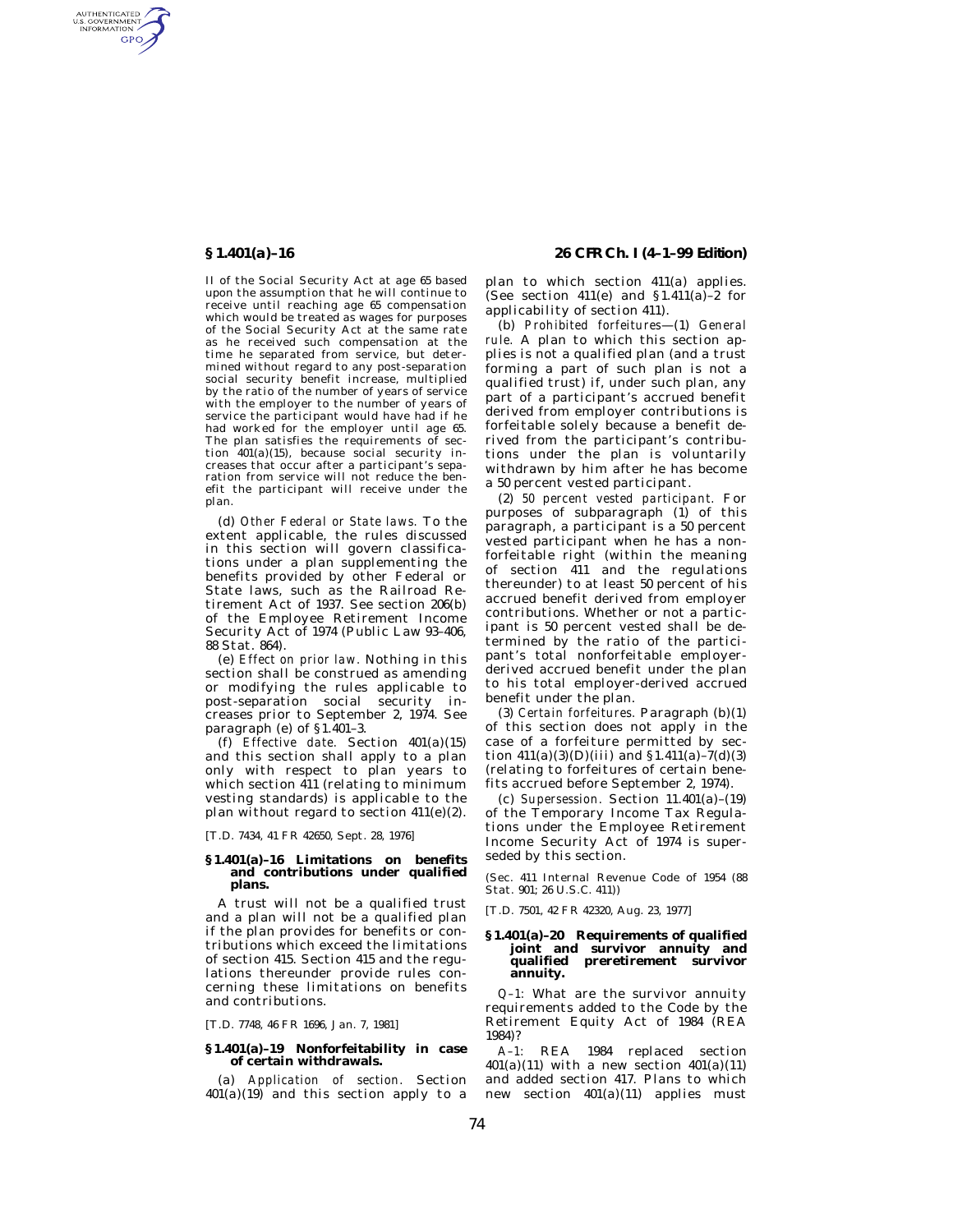comply with the requirements of sections  $401(a)(11)$  and  $417$  in order to remain qualified under sections 401(a) or 403(a). In general, these plans must provide both a qualified joint and survivor annuity (QJSA) and a qualified preretirement survivor annuity (QPSA) to remain qualified. These survivor annuity requirements are applicable to any benefit payable under a plan, including a benefit payable to a participant under a contract purchased by the plan and paid by a third party.

*Q–2:* Must annuity contracts purchased and distributed to a participant or spouse by a plan subject to the survivor annuity requirements of sections  $401(a)(11)$  and  $41\overline{7}$  satisfy the requirements of those sections?

*A–2:* Yes. Rights and benefits under section  $401(a)(11)$  or  $417$  may not be eliminated or reduced because the plan uses annuity contracts to provide benefits merely because (a) such a contract is held by a participant or spouse instead of a plan trustee, or (b) such contracts are distributed upon plan termination. Thus, the requirements of sections  $401(a)(11)$  and  $417$  apply to payments under the annuity contracts, not to the distributions of the contracts.

*Q–3:* What plans are subject to the survivor annuity requirements of section  $401(a)(11)$ ?

*A–3:* (a) Section 401(a)(11) applies to any defined benefit plan and to any defined contribution plan that is subject to the minimum funding standards of section 412. This section also applies to any participant under any other defined contribution plan unless all of the following conditions are satisfied—

(1) The plan provides that the participant's nonforfeitable accrued benefit is payable in full, upon the participant's death, to the participant's surviving spouse (unless the participant elects, with spousal consent that satisfies the requirements of section  $417(a)(2)$ , that such benefit be provided instead to a designated beneficiary);

(2) The participant does not elect the payment of benefits in the form of a life annuity; and

(3) With respect to the participant, the plan is not a transferee or an offset plan. (See Q&A 5 of this section.)

(b) A defined contribution plan not subject to the minimum funding stand-

ards of section 412 will not be treated as satisfying the requirement of paragraph  $(a)(1)$  unless both of the following conditions are satisfied—

(1) The benefit is available to the surviving spouse within a reasonable time after the participant's death. For this purpose, availability within the 90-day period following the date of death is deemed to be reasonable and the reasonableness of longer periods shall be determined based on the particular facts and circumstances. A time period longer than 90 days, however, is deemed unreasonable if it is less favorable to the surviving spouse than any time period under the plan that is applicable to other distributions. Thus, for example, the availability of a benefit to the surviving spouse would be unreasonable if the distribution was required to be made by the close of the plan year including the participant's death while distributions to employees who separate from service were required to be made within 90 days of separation.

(2) The benefit payable to the surviving spouse is adjusted for gains or losses occurring after the participant's death in accordance with plan rules governing the adjustment of account balances for other plan distributions. Thus, for example, the plan may not provide for distributions of an account .<br>balance to a surviving spouse determined as of the last day of the quarter in which the participant's death occurred with no adjustments of an account balance for gains or losses after death if the plan provides for such adjustments for a participant who separates from service within a quarter.

(c) For purposes of determining the extent to which section  $401(a)(11)$  applies to benefits under an employee stock ownership plan (as defined in section  $4975(e)(7)$ , the portion of a participant's accrued benefit that is subject to section 409(h) is to be treated as though such benefit were provided under a defined contribution plan not subject to section 412.

 $(d)$  The requirements set forth in section  $401(a)(11)$  apply to other employee benefit plans that are covered by applicable provisions under Title I of the Employee Retirement Income Security Act of 1974. For purposes of applying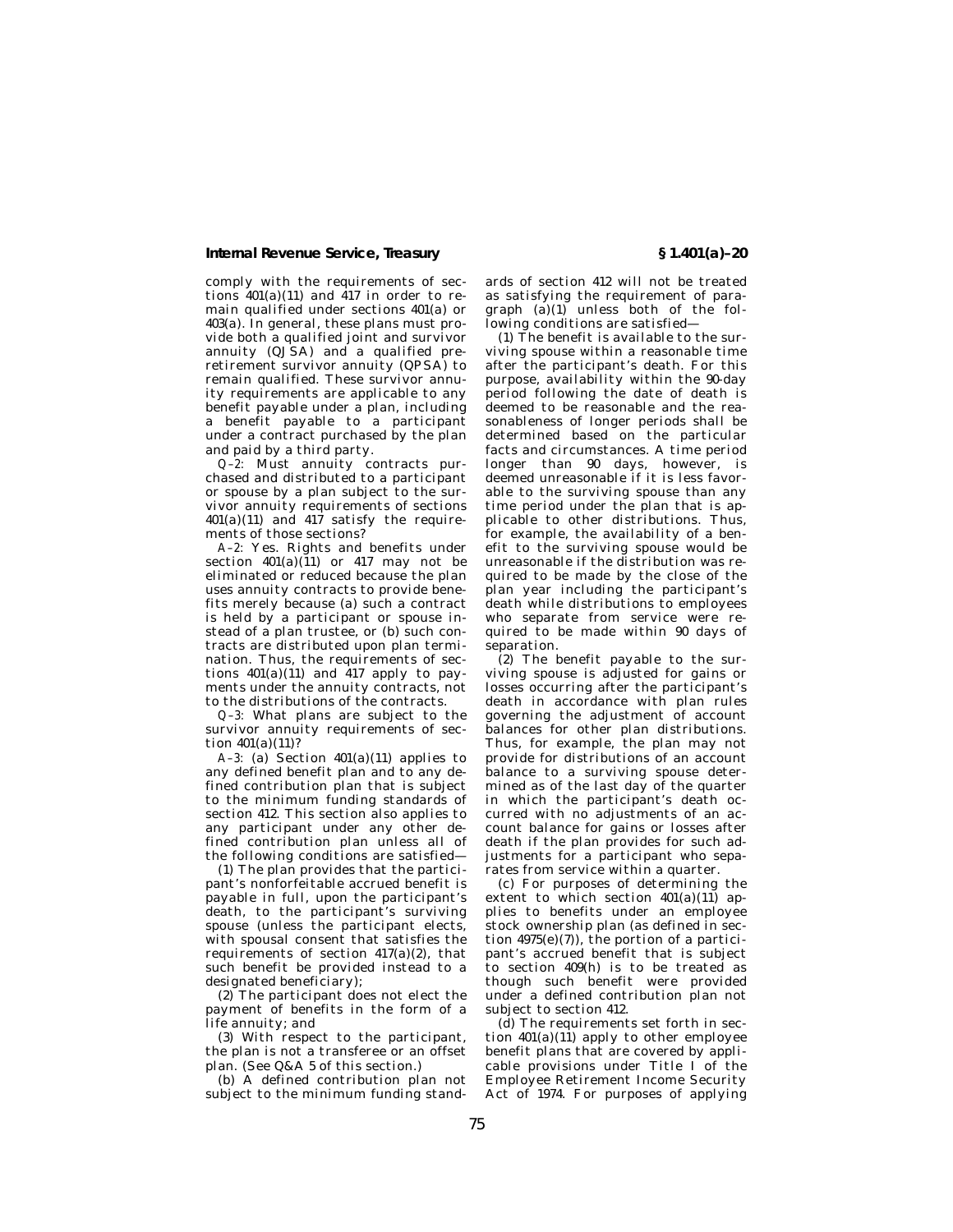the regulations under sections 401(a)(11) and 417, plans subject to ERISA section 205 are treated as if they were described in section 401(a). For example, to the extent that section 205 covers section 403(b) contracts and custodial accounts they are treated as section 401(a) plans. Individual retirement plans (IRAs), including IRAs to which contributions are made under simplified employee pensions described in section  $408(k)$  and IRAs that are treated as plans subject to Title I, are not subject to these requirements.

*Q–4:* What rules apply to a participant who elects a life annuity option under a defined contribution plan not subject to section 412?

*A–4:* If a participant elects at any time (irrespective of the applicable election period defined in section  $417(a)(6)$ ) a life annuity option under a defined contribution plan not subject to section 412, the survivor annuity requirements of sections  $401(a)(11)$  and 417 will always thereafter apply to all of the participant's benefits under such plan unless there is a separate accounting of the account balance subject to the election. A plan may allow a participant to elect an annuity option prior to the applicable election period described in section  $417(a)(6)$ . If a participant elects an annuity option, the plan must satisfy the applicable written explanation, consent, election, and withdrawal rules of section 417, including waiver of the QJSA within 90 days of the annuity starting date. If a participant selecting such an option dies, the surviving spouse must be able to receive the QPSA benefit described in section  $417(c)(2)$  which is a life annuity, the actuarial equivalent of which is not less than 50 percent of the nonforfeitable account balance (adjusted for loans as described in  $Q&A$  24(d) of this section). The remaining account balance may be paid to  $a$  designated nonspouse beneficiary.

 $Q-\overline{5}$ : How do sections  $401(a)(11)$  and 417 apply to transferee plans which are defined contribution plans not subject to section 412?

*A–5:* (a) *Transferee plans.* Although the survivor annuity requirements of sections  $401(a)(11)$  and  $417$  generally do not apply to defined contribution plans not subject to section 412, such plans

**§ 1.401(a)–20 26 CFR Ch. I (4–1–99 Edition)**

are subject to the survivor annuity requirements to the extent that they are transferee plans with respect to any participant. A defined contribution plan is a transferee plan with respect to any participant if the plan is a direct or indirect transferee of such participant's benefits held on or after January 1, 1985, by:

(1) A defined benefit plan,

(2) A defined contribution plan subject to section 412 or

(3) A defined contribution plan that is subject to the survivor annuity requirements of sections 401(a)(11) and 417 with respect to that participant.

If through a merger, spinoff, or other transaction having the effect of a transfer, benefits subject to the survivor annuity requirements of sections  $401(a)(11)$  and  $417$  are held under a plan that is not otherwise subject to such requirements, such benefits will be subject to the survivor annuity requirements even though they are held under such plan. Even if a plan satisfies the survivor annuity requirements, other rules apply to these transactions. See, *e.g.*, section 411(d)(6) and the regulations thereunder. A transfer made before January 1, 1985, and any rollover contribution made at any time, are not transactions that subject the transferee plan to the survivor annuity requirements with respect to a participant. If a plan is a transferee plan with respect to a participant, the survivor annuity requirements do not apply with respect to other plan participants solely because of the transfer. Any plan that would not otherwise be subject to the survivor annuity requirements of sections  $401(a)(11)$  and  $417$  whose benefits are used to offset benefits in a plan subject to such requirements is subject to the survivor annuity requirements with respect to those participants whose benefits are offset. Thus, if a stock bonus or profit-sharing plan offsets benefits under a defined benefit plan, such a plan is subject to the survivor annuity requirements.

(b) *Benefits covered.* The survivor annuity requirements apply to all accrued benefits held for a participant with respect to whom the plan is a transferee plan unless there is an acceptable separate accounting between the transferred benefits and all other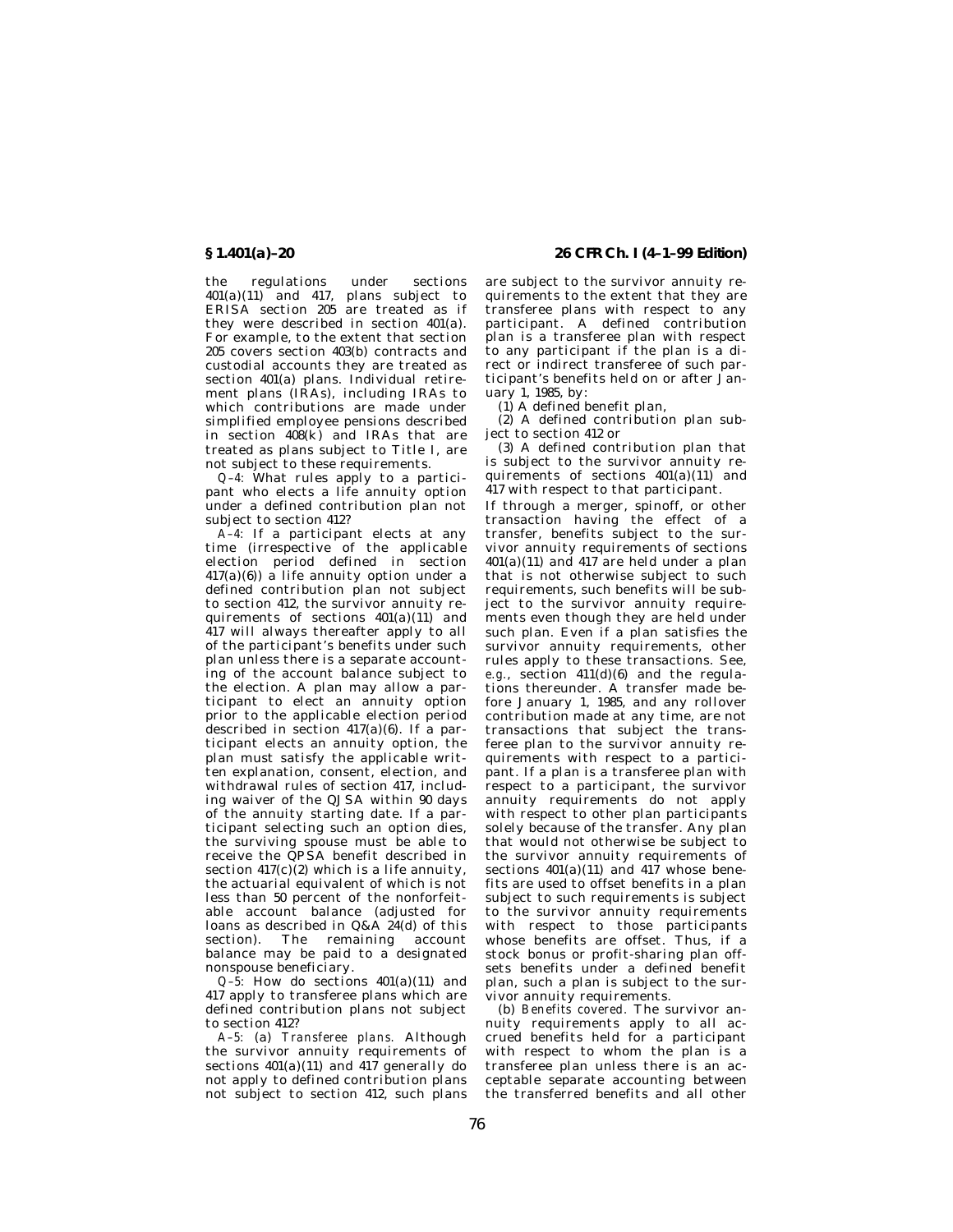benefits under the plan. A separate accounting is not acceptable unless gains, losses, withdrawals, contributions, forfeitures, and other credits or charges are allocated on a reasonable and consistent basis between the accrued benefits subject to the survivor annuity requirements and other benefits. If there is an acceptable separate accounting between transferred benefits and any other benefits under the plan, only the transferred benefits are subject to the survivor annuity requirements.

*Q–6:* Is a frozen or terminated plan required to satisfy the survivor annuity requirements of sections  $401(a)(11)$ and 417?

*A–6:* In general, benefits provided under a plan that is subject to the survivor annuity requirements of sections  $401(a)(11)$  and  $417$  must be provided in accordance with those requirements even if the plan is frozen or terminated. However, any plan that has a termination date prior to September 17, 1985, and that distributed all remaining assets as soon as administratively feasible after the termination date, is not subject to the survivor annuity requirements. The date of termination is determined under section 411(d)(3) and §1.411(d)–2(c).

*Q–7:* If the Pension Benefit Guaranty Corporation (PBGC) is administering a plan, are benefits payable in the form of a QPSA or QJSA-

*A–7:* Yes, the PBGC will pay benefits in such forms.

*Q–8:* How do the survivor annuity requirements of sections  $401(a)(11)$  and 417 apply to participants?

*A–8:* (a) If a participant dies before the annuity starting date with vested benefits attributable to employer or employee contributions (or both), benefits must be paid to the surviving spouse in the form of a QPSA. If a participant survives until the annuity starting date with vested benefits attributable to employer or employee contributions (or both), benefits must be provided to the participant in the form of a QJSA.

(b) A participant may waive the QPSA or the QJSA (or both) if the applicable notice, election, and spousal consent requirements of section 417 are satisfied.

(c) Benefits are not required to be paid in the form of a QPSA or QJSA if at the time of death or distribution the participant was vested only in employee contributions and such death occurred, or distribution commenced, before October 22, 1986.

(d) *Certain mandatory distributions.* A distribution may occur without satisfying the spousal consent requirements of section 417 (a) and (e) if the present value of the nonforfeitable benefit does not exceed the cash-out limit in effect under § 1.411(a)-11T(c)(3)(ii). See §1.417(e)–1.

*Q–9:* May separate portions of a participant's accrued benefit be subject to QPSA and QJSA requirements at any particular point in time?

*A–9:* (a) *Dual QPSA and QJSA rights.* One portion of a participant's benefit may be subject to the QPSA and another portion to the QJSA requirements at the same time. For example, in order for a money purchase pension plan to distribute any portion of a married participant's benefit to the participant, the plan must distribute such portion in the form of a QJSA (unless the plan satisfies the applicable consent requirements of section 417 (a) and (e) with respect to such portion of the participant's benefit). This rule applies even if the distribution is merely an inservice distribution attributable to voluntary employee contributions and regardless of whether the participant has attained the normal retirement age under the plan. The QJSA requirements apply to such a distribution because the annuity starting date has occurred with respect to this portion of the participant's benefit. In the event of a participant's death following the commencement of a distribution in the form of a QJSA, the remaining payments must be made to the surviving spouse under the QJSA. In addition, the plan must satisfy the QPSA requirements with respect to any portion of the participant's benefits for which the annuity starting date had not yet occurred.

(b) *Example.* Assume that participant A has a \$100,000 account balance in a money purchase pension plan. A makes an in-service withdrawal of \$20,000 attributable to voluntary employee contributions. The QJSA requirements apply to A's withdrawal of the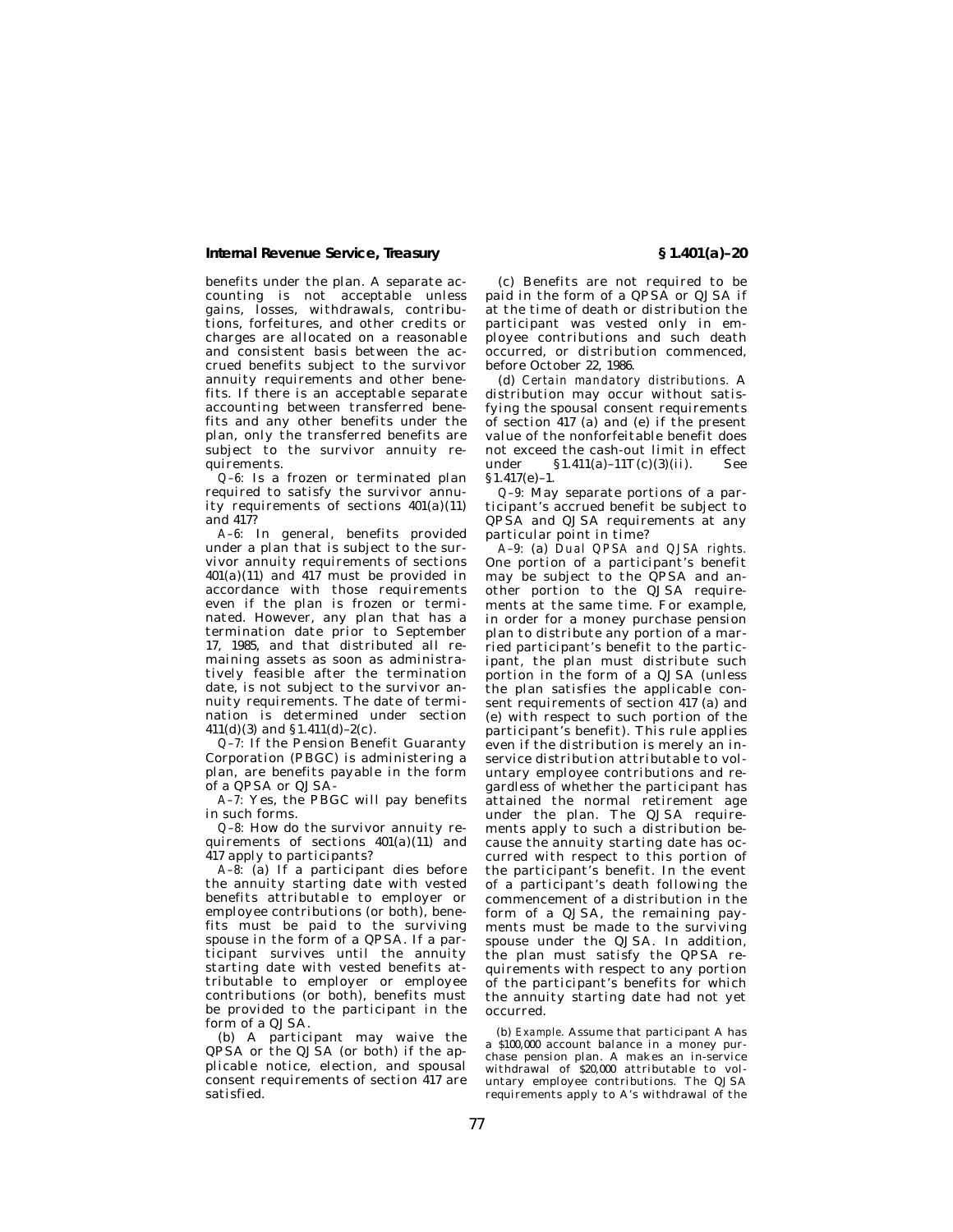\$20,000. Accordingly, unless the QJSA form is properly waived such amount must be distributed in the form of a QJSA. A's remaining account balance (\$80,000) remains subject to the QPSA requirements because the annuity starting date has not occurred with respect to the \$80,000. (If A survives until the annuity starting date, the \$80,000 would be subject to the QJSA requirements.) If A died on the day following the annuity starting date for the withdrawal, A's spouse would be entitled to a QPSA with a value equal to at least \$40,000 with respect to the \$80,000 account balance, in addition to any survivor benefit without respect to the \$20,000. If the \$20,000 payment to A had been the first payment of an annuity purchased with the en-tire \$100,000 account balance rather than an in-service distribution, then the QJSA requirements would apply to the entire account balance at the time of the annuity starting date. In such event, the plan would have no obligation to provide A's spouse with a QPSA benefit upon A's death. Of course, A's spouse would receive the QJSA benefit (if the QJSA had not been waived) based on the full \$100,000.

*Q–10:* What is the relevance of the annuity starting date with respect to the survivor benefit requirements?

*A–10:* (a) *Relevance.* The annuity starting date is relevant to whether benefits are payable as either a QJSA or QPSA, or other selected optional form of benefit. If a participant is alive on the annuity starting date, the benefits must be payable as a QJSA. If the participant is not alive on the annuity starting date, the surviving spouse must receive a QPSA. The annuity starting date is also used to determine when a spouse may consent to and a participant may waive a QJSA. A waiver is only effective if it is made 90 days before the annuity starting date. Thus, a deferred annuity cannot be selected and a QJSA waived until 90 days before payments commence under the deferred annuity. In some cases, the annuity starting date will have occurred with respect to a portion of the participant's accrued benefit and will not have occurred with respect to the remaining portion. (See Q&A–9.)

(b) *Annuity starting date—*(1) *General rule.* For purposes of sections  $401(a)(11)$ , 411(a)(11) and 417, the annuity starting date is the first day of the first period for which an amount is paid as an annuity or any other form.

(2) *Annuity payments.* The annuity starting date is the first date for which

**§ 1.401(a)–20 26 CFR Ch. I (4–1–99 Edition)**

an amount is paid, not the actual date of payment. Thus, if participant A is to receive annuity payments as of the first day of the first month after retirement but does not receive any payments until three months later, the annuity starting date is the first day of the first month. For example, if an annuity is to commence on January 1, January 1 is the annuity starting date even though the payment for January is not actually made until a later date. In the case of a deferred annuity, the annuity starting date is the date for which the annuity payments are to commence, not the date that the deferred annuity is elected or the date the deferred annuity contract is distributed.

(3) *Administrative delay.* A payment shall not be considered to occur after the annuity starting date merely because actual payment is reasonably delayed for calculation of the benefit amount if all payments are actually made.

(4) *Forfeitures on death.* Prior to the annuity starting date, section  $411(a)(3)(A)$  allows a plan to provide for a forfeiture of a participant's benefit, except in the case of a QPSA or a spousal benefit described in section  $401(a)(11)(B)(iii)(I)$ . Once the annuity starting date has occurred, even if actual payment has not yet been made, a plan must pay the benefit in the distribution form elected.

(5) *Surviving spouses, alternate payees, etc.* The definition of ''annuity starting date'' for surviving spouses, other beneficiaries and alternate payees under section  $414(p)$  is the same as it is for participants.

(c) *Disability auxiliary benefit*—(1) *General rule.* The annuity starting date for a disability benefit is the first day of the first period for which the benefit becomes payable unless the disability benefit is an auxiliary benefit. The payment of any auxiliary disability benefits is disregarded in determining the annuity starting date. A disability benefit is an auxiliary benefit if upon attainment of early or normal retirement age, a participant receives a benefit that satisfies the accrual and vesting rules of section 411 without taking into account the disability benefit payments up to that date.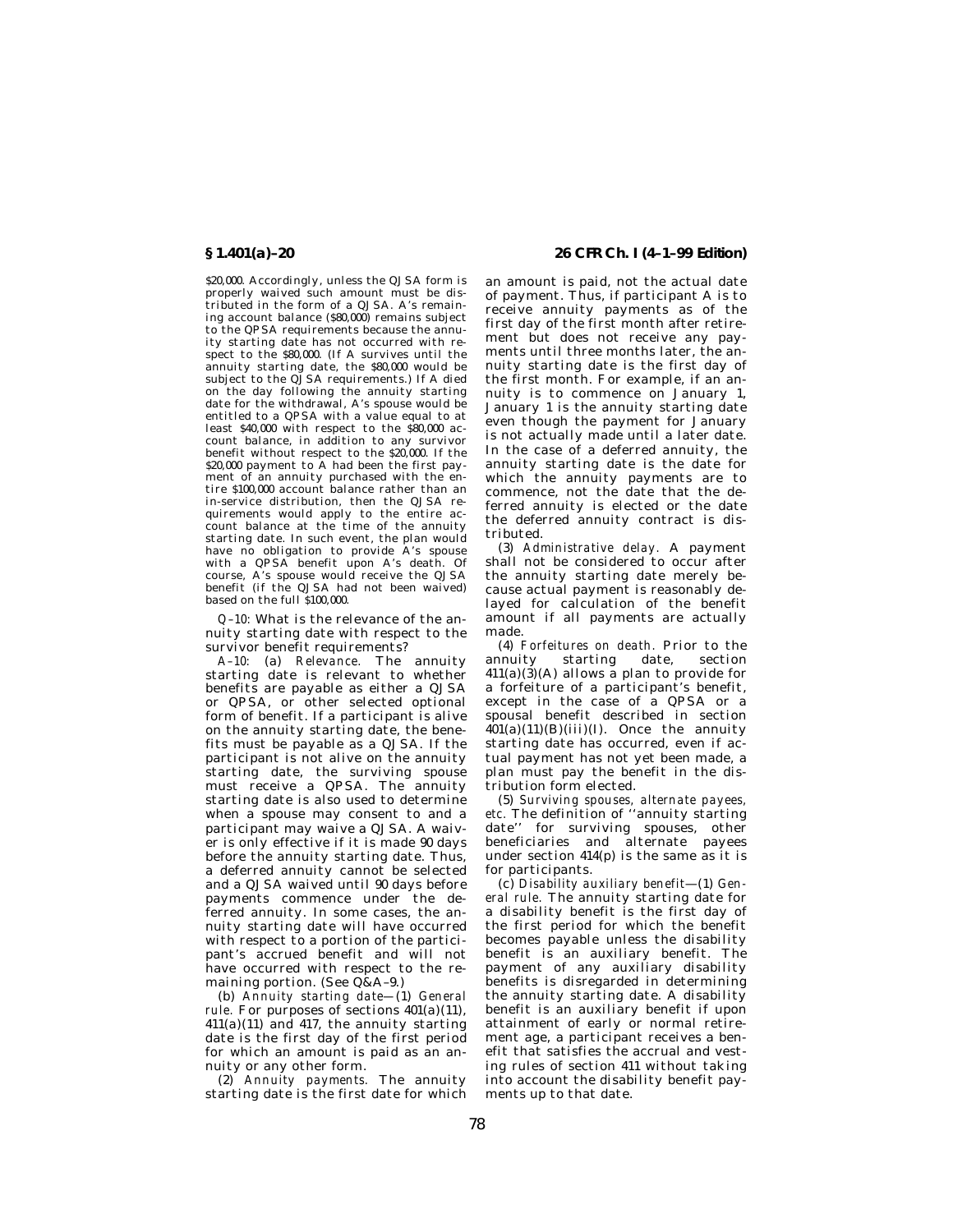*Example.* (i) Assume that participant A at age 45 is entitled to a vested accrued benefit of \$100 per month commencing at age 65 in the form of a joint and survivor annuity under Plan X. If prior to age 65 A receives a disability benefit under Plan X and the payment of such benefit does not reduce the amount of A's retirement benefit of \$100 per month commencing at age 65, any disability benefit payments made to A between ages 45 and 65 are auxiliary benefits. Thus, A's annuity starting date does not occur until A attains age 65. A's surviving spouse B would be entitled to receive a QPSA if A died before age 65. B would be entitled to receive the survivor portion of a QJSA (unless waived) if A died after age 65. The QPSA payable to B upon A's death prior to age 65 would be computed by reference to the QJSA that would have been payable to A and B had A survived to age 65.

(ii) If in the above example A's benefit payable at age 65 is reduced to \$99 per month because a disability benefit is provided to A prior to age 65, the disability benefit would not be an auxiliary benefit. The benefit of \$99 per month payable to A at age 65 would not, without taking into account the disability benefit payments to A prior to age 65, satisfy the minimum vesting and accrual rules of section 411. Accordingly, the first day of the first period for which the disability payments are to be made to A would constitute A's annuity starting date, and any benefit paid to A would be required to be paid in the form of a QJSA (unless waived by A with the consent of B).

(d) *Other rules—*(1) *Suspension of benefits.* If benefit payments are suspended after the annuity starting date pursuant to a suspension of benefits described in section  $411(a)(3)(B)$  after an employee separates from service, the recommencement of benefit payments after the suspension is not treated as a new annuity starting date unless the plan provides otherwise. In such case, the plan administrator is not required to provide new notices nor to obtain new waivers for the recommenced distributions if the form of distribution is the same as the form that was appropriately selected prior to the suspension. If benefits are suspended for an employee who continues in service without a separation and who never receives payments, the commencement of payments after the period of suspension is treated as the annuity starting date unless the plan provides otherwise.

(2) *Additional accruals.* In the case of an annuity starting date that occurs on

or after normal retirement age, such date applies to any additional accruals after the annuity starting date, unless the plan provides otherwise. For example, if a participant who continues to accrue benefits elects to have benefits paid in an optional form at normal retirement age, the additional accruals must be paid in the optional form selected unless the plan provides otherwise. In the case of an annuity starting date that occurs prior to normal retirement age, such date does not apply to any additional accruals after such date.

*Q–11:* Do the survivor annuity requirements apply to benefits derived from both employer and employee contributions?

*A–11:* Yes. The survivor annuity benefit requirements apply to benefits derived from both employer and employee contributions. Benefits are not required to be paid in the form of a QPSA or a QJSA if the participant was vested only in employee contributions at the time of death or distribution and such death or distribution occurred before October 22, 1986. All benefits provided under a plan, including benefits attributable to rollover contributions, are subject to the survivor annuity requirements.

*Q–12:* To what benefits do the survivor annuity requirements of sections  $401(a)(11)$  and  $417$  apply?

*A–12:* (a) *Defined benefit plans.* Under a defined benefit plan, sections 401(a)(11) and 417 apply only to benefits in which a participant was vested immediately prior to death. They do not apply to benefits to which a participant's beneficiary becomes entitled by reason of death or to the proceeds of a life insurance contract to the extent such proceeds exceed the present value of the participant's nonforfeitable benefits that existed immediately prior to death.

(b) *Defined contribution plans.* Sections  $401(a)(11)$  and  $417$  apply to all nonforfeitable benefits which are payable under a defined contribution plan, whether nonforfeitable before or upon death, including the proceeds of insurance contracts.

*Q–13:* Does the rule of section  $411(a)(3)(A)$  which permits forfeitures on account of death apply to a QPSA or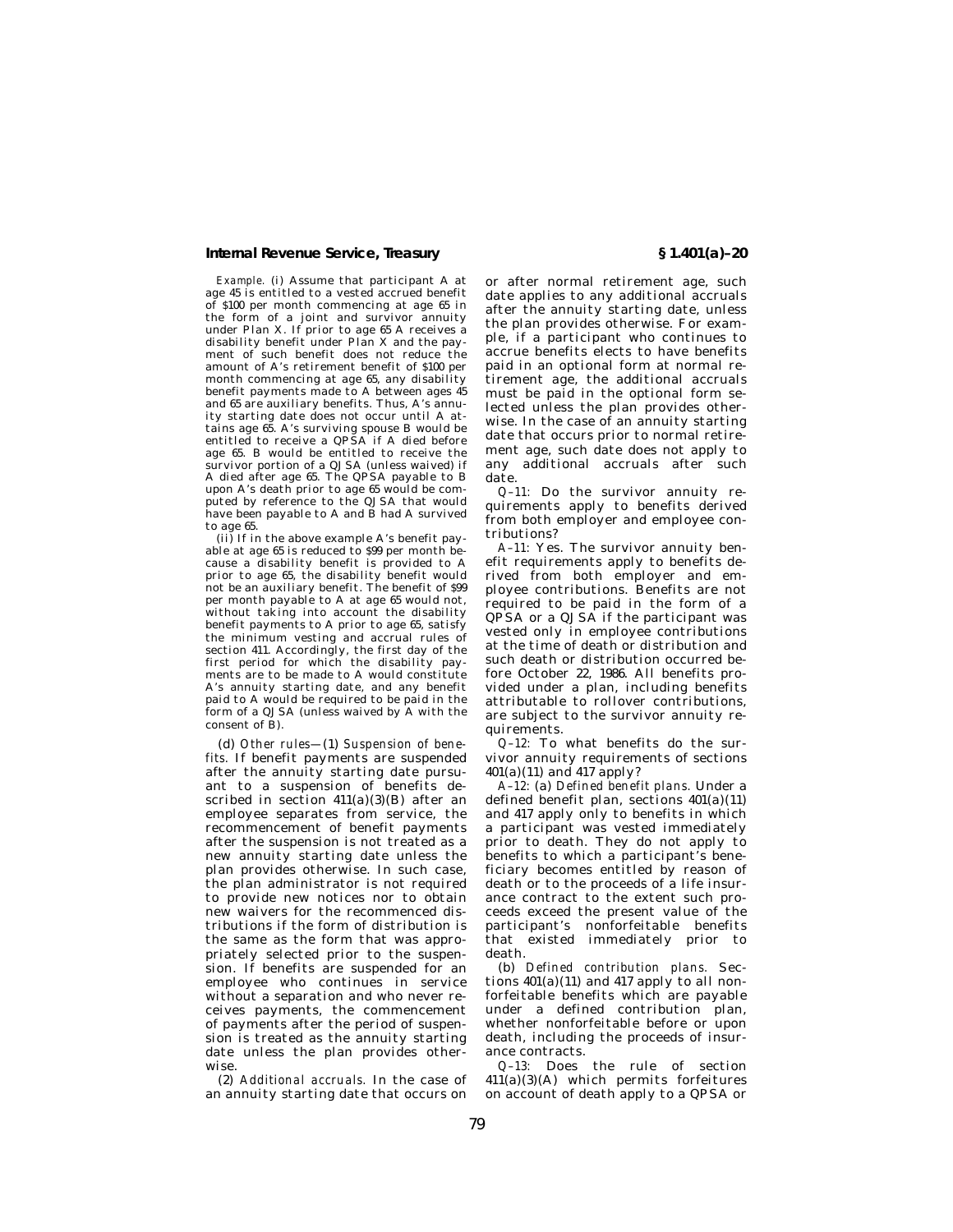the spousal benefit described in section  $401(a)(11)(B)(iii)$ ?

*A–13:* No. Section 411(a)(3)(A) permits forfeiture on account of death prior to the time all the events fixing payment occur. However, this provision does not operate to deprive a surviving spouse of a QPSA or the spousal benefit described in section  $401(a)(11)(B)(iii)$ . Therefore, sections 401(a)(11) and 417 apply to benefits that were nonforfeitable immediately prior to death (determined without regard to section  $411(a)(3)(A)$ . Thus, in the case of the death of a married participant in a defined contribution plan not subject to section 412 which provides that, upon a participant's death, the entire nonforfeitable accrued benefit is payable to the participant's spouse, the nonforfeitable benefit is determined without regard to the provisions of section  $411(a)(3)(A)$ .

*Q–14:* Do sections 411(a)(11), 401(a)(11) and 417 apply to accumulated deductible employee contributions, as defined in section  $72(0)(5)(B)$  (Accumulated DECs)?

*A–14:* (a) *Employee consent, section 411.* The requirements of section  $411(a)(11)$ apply to Accumulated DECs. Thus, Accumulated DECs may not be distributed without participant consent unless the applicable exemptions apply.

(b) *Survior requirements.* Accumulated DECs are treated as though held under a separate defined contribution plan that is not subject to section 412. Thus, section  $401(a)(11)$  applies to Accumulated DECs only as provided in section  $401(a)(11)(B)(iii)$ . All Accumulated DECs are treated in this manner, including Accumulated DECs that are the only benefit held under a plan and Accumulated DECs that are part of a defined benefit or a defined contribution plan.

(c) *Effective date.* Sections 401(a)(11) and  $411(a)(11)$  shall not apply to distributions of accumulated DECs until the first plan year beginning after December 31, 1988.

*Q–15:* How do the survivor annuity requirements of sections  $401(a)(11)$  and 417 apply to a defined benefit plan that includes an accrued benefit based upon a contribution to a separate account or mandatory employee contributions?

**§ 1.401(a)–20 26 CFR Ch. I (4–1–99 Edition)**

*A–15:* (a) *414(k) plans.* In the case of a section 414(k) plan that includes both a defined benefit plan and a separate account, the rules of sections  $401(a)(11)$ and 417 apply separately to the defined benefit portion and the separate account portion of the plan. The separate account portion is subject to the survivor annuity requirements of sections 401(a)(11) and 417 and the special QPSA rules in section 417(c)(2).

(b) *Employee contributions—*(1) *Voluntary.* In the case of voluntary employee contributions to a defined benefit plan, the plan must maintain a separate account with respect to the voluntary employee contributions. This separate account is subject to the survivor annuity requirements of sections  $401(a)(11)$  and  $417$  and the special QPSA rules in section 417(c)(2).

(2) *Mandatory.* In the case of a defined benefit plan providing for mandatory employee contributions, the entire accrued benefit is subject to the survivor annuity requirements of sections  $401(a)(11)$  and  $417$  as a defined benefit plan.

(c) *Accumulated DECs.* See Q&A 14 of this section for the rule applicable to accumulated deductible employee contributions.

*Q–16:* Can a plan provide a benefit form more valuable than the QJSA and if a plan offers more than one annuity option satisfying the requirements of a QJSA, is spousal consent required when the participant chooses among the various forms?

*A–16:* In the case of an unmarried participant, the QJSA may be less valuable than other optional forms of benefit payable under the plan. In the case of a married participant, the QJSA must be at least as valuable as any other optional form of benefit payable under the plan at the same time. Thus, if a plan has two joint and survivor annuities that would satisfy the requirements for a QJSA, but one has a greater actuarial value than the other, the more valuable joint and survivor annuity is the QJSA. If there are two or more actuarially equivalent joint and survivor annuities that satisfy the requirements for a QJSA, the plan must designate which one is the QJSA and, therefore, the automatic form of benefit payment. A plan, however, may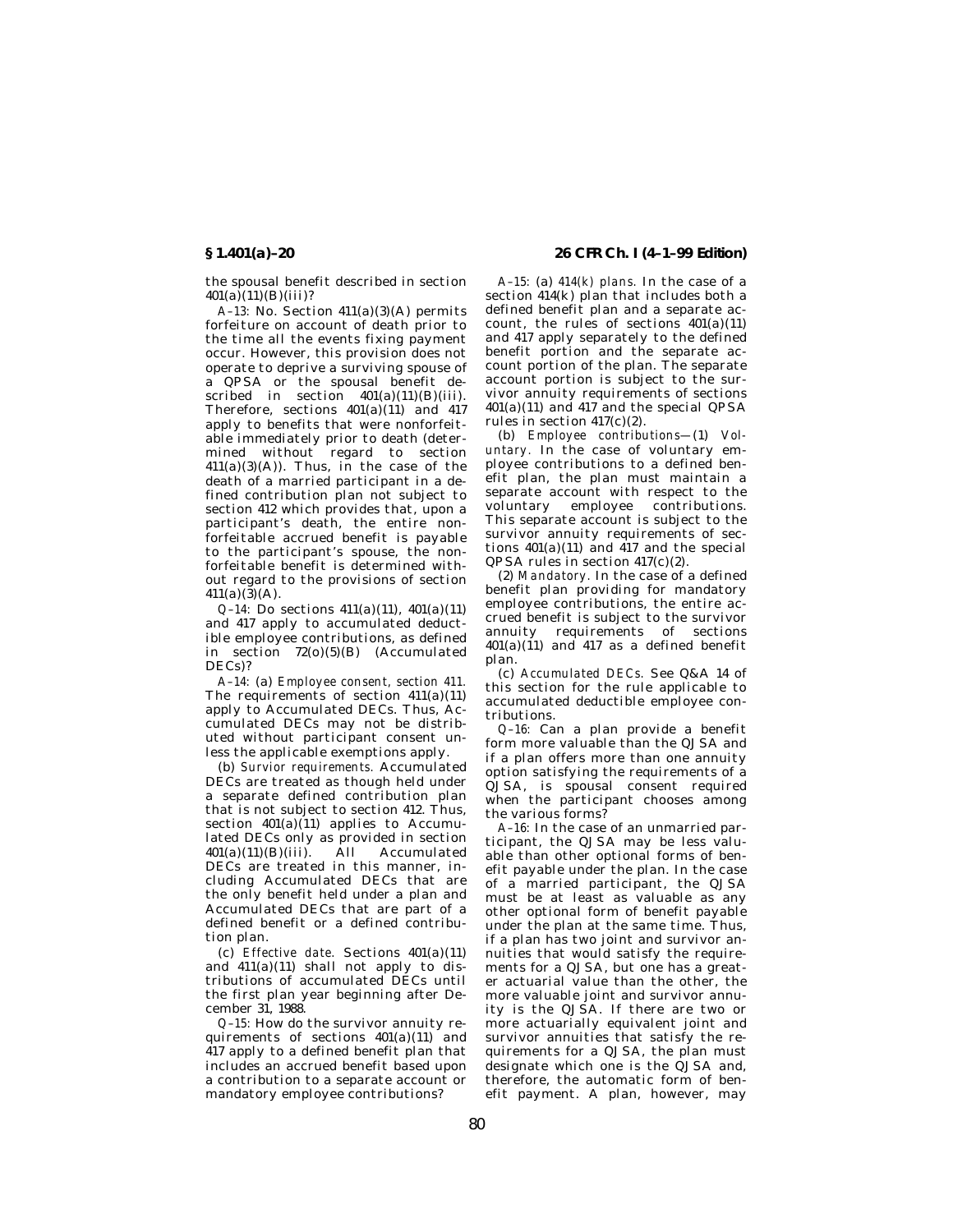allow a participant to elect out of such a QJSA, without spousal consent, in favor of another actuarially equivalent joint and survivor annuity that satisfies the QJSA conditions. Such an election is not subject to the requirement that it be made within the  $90$ -day period before the annuity starting date. For example, if a plan designates a joint and 100% survivor annuity as the QJSA and also offers an actuarially equivalent joint and 50% survivor annuity that would satisfy the requirements of a QJSA, the participant may elect the joint and 50% survivor annuity without spousal consent. The participant, however, does need spousal consent to elect a joint and survivor annuity that was not actuarially equivalent to the automatic QJSA.

*Q–17:* When must distributions to a participant under a QJSA commence?

*A–17:* (a) *QJSA benefits upon earliest retirement.* A plan must permit a participant to receive a distribution in the form of a QJSA when the participant attains the earliest retirement age under the plan. Written consent of the participant is required. However, the consent of the participant's spouse is not required. Any payment not in the form of a QJSA is subject to spousal consent. For example, if the participant separates from service under a plan that allows for distributions on separation from service or if a plan allows for in-service distributions, the participant may receive a QJSA without spousal consent in such events. Payments in any other form, including a single sum, would require waiver of the QJSA by the participant's spouse.

(b) *Earliest retirement age.* (1) This paragraph (b) defines the term ''earliest retirement age'' for purposes of sections  $401(a)(11)$ ,  $411(a)(11)$  and  $417$ .

(2) In the case of a plan that provides for voluntary distributions that commence upon the participant's separation from service, earliest retirement age is the earliest age at which a participant could separate from service and receive a distribution. Death of a participant is treated as a separation from service.

(3) In the case of a plan that provides for in-service distributions, earliest retirement age is the earliest age at which such distributions may be made.

(4) In the case of a plan not described in subparagraph (2) or (3) of this paragraph, the rule below applies. Earliest retirement age is the early retirement age determined under the plan, or if no early retirement age, the normal retirement age determined under the plan. If the participant dies or separates from service before such age, then only the participant's actual years of service at the time of the participant's separation from service or death are taken into account. Thus, in the case of a plan under which benefits are not payable until the attainment of age 65, or upon attainment of age 55 and completion of 10 years of service, the earliest retirement age of a participant who died or separated from service with 8 years of service is when the participant would have attained age 65 (if the participant had survived). On the other hand, if a participant died or separated from service after 10 years of service, the earliest retirement age is when the participant would have attained age 55 (if the participant had survived).

*Q–18:* What is a qualified preretirement survivor annuity (QPSA) in a defined benefit plan?

*A–18:* A QPSA is an immediate annuity for the life of the surviving spouse of a participant. Each payment under a QPSA under a defined benefit plan is not to be less than the payment that would have been made to the survivor under the QJSA payable under the plan if (a) in the case of a participant who dies after attaining the earliest retirement age under the plan, the participant had retired with a QJSA on the day before the participant's death, and (b) in the case of a participant who dies on or before the participant's earliest retirement age under the plan, the participant had separated from service at the earlier of the actual time of separation or death, survived until the earliest retirement age, retired at that time with a QJSA, and died on the day thereafter. If the participant elects before the annuity starting date a form of joint and survivor annuity that satisfies the requirements for a QJSA and dies before the annuity starting date, the elected form is treated as the QJSA and the QPSA must be based on such form.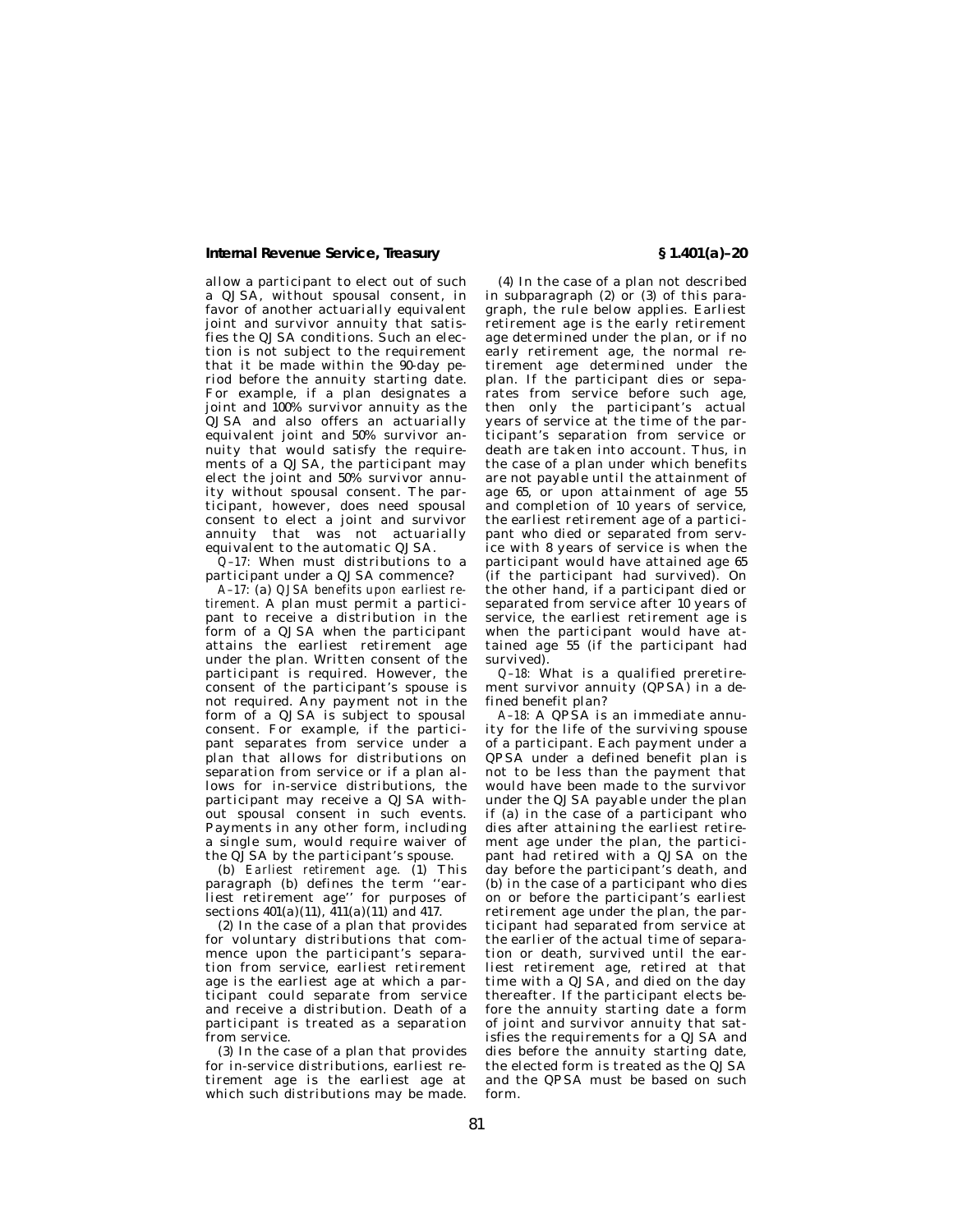*Q–19:* What rules apply in determining the amount and forfeitability of a QPSA?

*A–19:* The QPSA is calculated as of the earliest retirement age if the participant dies before such time, or at death if the participant dies after the earliest retirement age. The plan must make reasonable actuarial adjustments to reflect a payment earlier or later than the earliest retirement age. A defined benefit plan may provide that the QPSA is forfeited if the spouse does not survive until the date prescribed under the plan for commencement of the QPSA (*i.e.,* the earliest retirement age). Similarly, if the spouse survives past the participant's earliest retirement age (or other earlier QPSA distribution date under the plan) and elects after the death of the participant to defer the commencement of the QPSA to a later date, a defined benefit plan may provide for a forfeiture of the QPSA benefit if the spouse does not survive until the deferred commencement date. The account balance in a defined contribution plan may not be forfeited even though the spouse does not survive until the time the account balance is used to purchase the QPSA. See Q&A–17 of this section for the meaning of earliest retirement age.

*Q–20:* What preretirement survivor annuity benefits must a defined contibution plan subject to the survivor annuity requirements of sections 401(a)(11) and 417 provide?

*A–20:* A defined contribution plan that is subject to the survivor annuity requirements of sections 401(a)(11) and 417 must provide a preretirement survivor annuity with a value which is not less than 50 percent of the nonforfeitable account balance of the participant as of the date of the participant's death. If a contributory defined contribution plan has a forfeiture provision permitted by section  $411(a)(3)(A)$ , not more than a proportional percent of the account balance attributable to contributions that may not be forfeited at death (for example, employee and section 401(k) contributions) may be used to satisfy the QPSA benefit. Thus, for example, if the QPSA benefit is to be provided from 50 percent of the account balance, not more than 50 per-

**§ 1.401(a)–20 26 CFR Ch. I (4–1–99 Edition)**

cent of the nonforfeitable contributions may be used for the QPSA.

*Q–21:* May a defined benefit plan charge the participant for the cost of the QPSA benefit?

*A–21:* Prior to the later of the time the plan allows the participant to waive the QPSA or provides notice of the ability to waive the QPSA, a defined benefit plan may not charge the participant for the cost of the QPSA by reducing the participant's plan benefits or by any other method. The preceding sentence does not apply to any charges prior to the first plan year beginning after December 31, 1988. Once the participant is given the opportunity to waive the QPSA or the notice of the QPSA is later, the plan may charge the participant for the cost of the QPSA. A charge for the QPSA that reasonably reflects the cost of providing the QPSA will not fail to satisfy section 411 even if it reduces the accrued benefit.

*Q–22:* When must distributions to a surviving spouse under a QPSA commence?

*A–22:* (a) In the case of a defined benefit plan, the plan must permit the surviving spouse to direct the commencement of payments under QPSA no later than the month in which the participant would have attained the earliest retirement age. However, a plan may permit the commencement of pay-.<br>ments at an earlier date.

(b) In the case of a defined contribution plan, the plan must permit the surviving spouse to direct the commencement of payments under the QPSA within a reasonable time after the participant's death.

*Q–23:* Must a defined benefit plan obtain the consent of a participant and the participant's spouse to commence payments in the form of a QJSA in order to avoid violating section 415 or 411(b)?

*A–23:* No. A defined benefit plan may commence distributions in the form of a QJSA without the consent of the participant and spouse, even if consent would otherwise be required (see § 1.417(e)–1(b)), to the extent necessary to avoid a violation of section 415 or 411(b). For example, assume a plan has a normal retirement age of 55. A is a married participant, age 55, and has accrued a \$75,000 joint and 100 percent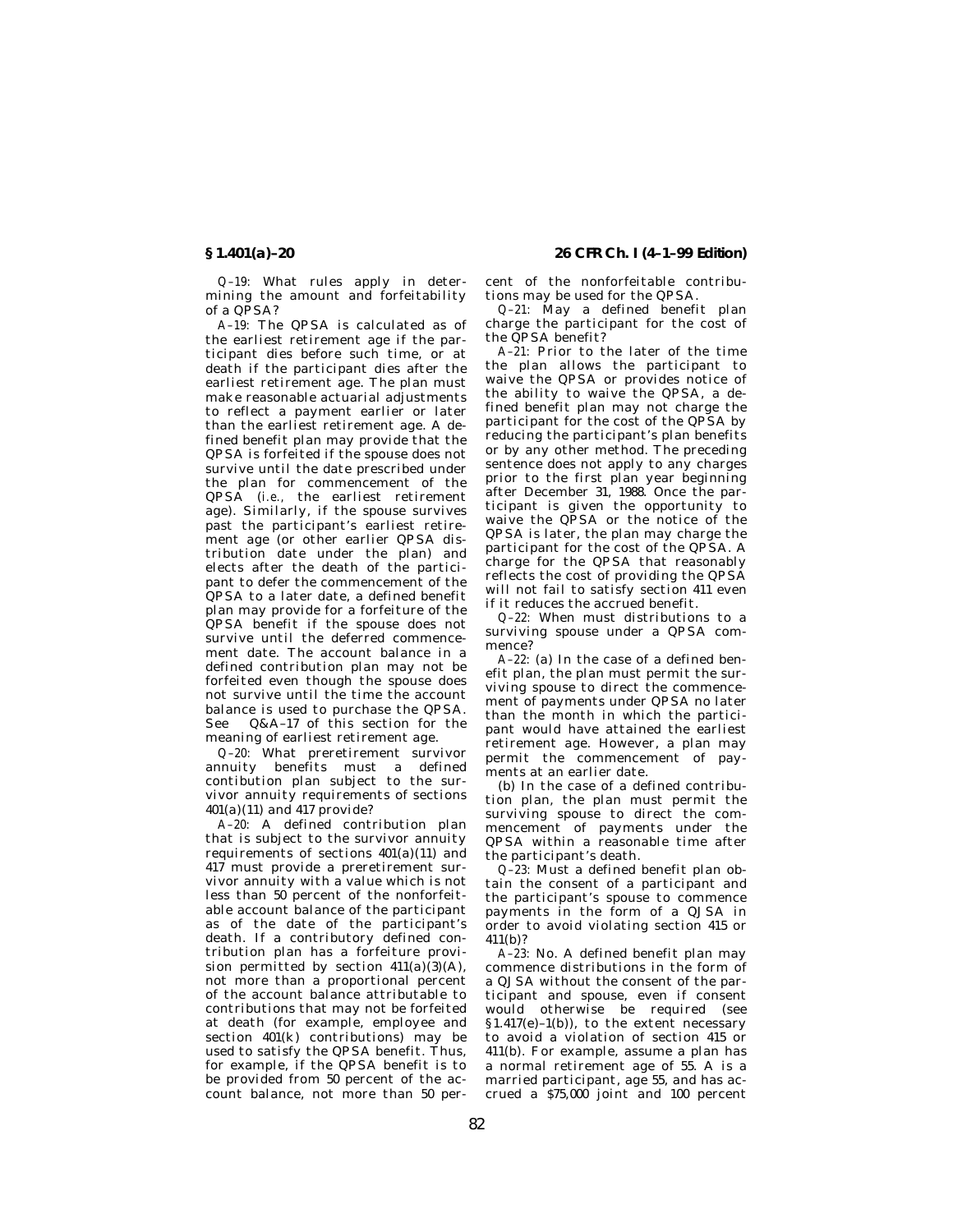survivor annuity that satisfies section 415. If an actuarial increase would be required under section 411 because of deferred commencement and the increase would cause the benefit to exceed the applicable limit under section 415, the plan may commence payment of a QJSA at age 55 without the participant's election or consent and without the spouse's concent.

*Q–24:* What are the rules under sections  $401(a)(11)$  and  $417$  applicable to plan loans?

*A–24:* (a) *Consent rules.* (1) A plan does not satisfy the survivor annuity requirements of sections 401(a)(11) and 417 unless the plan provides that, at the time the participant's accrued benefit is used as security for a loan, spousal consent to such use is obtained. Consent is required even if the accrued benefit is not the primary security for the loan. No spousal consent is necessary if, at the time the loan is secured, no consent would be required for a distribution under section 417(a)(2)(B). Spousal consent is not required if the plan or the participant is not subject to section  $401(a)(11)$  at the time the accrued benefit is used as security, or if the total accrued benefit subject to the security is not in excess of the cash-out limit in effect under  $$1.411(a)-11T(c)(3)(ii)$ . The spousal consent must be obtained no earlier than the beginning of the 90-day period that ends on the date on which the loan is to be so secured. The consent is subject to the requirements of section  $417(a)(2)$ . Therefore, the consent must be in writing, must acknowledge the effect of the loan and must be witnessed by a plan representative or a notary public.

(2) Participant consent is deemed obtained at the time the participant agrees to use his accrued benefit as security for a loan for purposes of satisfying the requirements for participant<br>consent under sections 401(a)(11).  $\overline{\text{constant}}$  under 411(a)(11) and 417.

(b) *Change in status.* If spousal consent is obtained or is not required under paragraph (a) of this Q&A 24 at the time the benefits are used as security, spousal consent is not required at the time of any setoff of the loan against the accrued benefit resulting from a default, even if the participant is married to a different spouse at the

time of the setoff. Similarly, in the case of a participant who secured a loan while unmarried, no consent is required at the time of a setoff of the loan against the accrued benefit even if the participant is married at the time of the setoff.

(c) *Renegotiation.* For purposes of obtaining any required spousal consent, any renegotiation, extension, renewal, or other revision of a loan shall be treated as a new loan made on the date of the renegotiation, extension, renewal, or other revision.

(d) *Effect on benefits.* For purposes of determining the amount of a QPSA or QJSA, the accrued benefit of a participant shall be reduced by any security interest held by the plan by reason of a loan outstanding to the participant at the time of death or payment, if the security interest is treated as payment in satisfaction of the loan under the plan. A plan may offset any loan outstanding at the participant's death which is secured by the participant's account balance against the spousal benefit required to be paid under section  $401(a)(11)(B)(iii)$ .

(e) *Effective date.* Loans made prior to August 19, 1985, are deemed to satisfy the consent requirements of paragraph (a) of this Q&A 24.

*Q–25:* How do the survivor annuity requirements of sections 401(a)(11) and 417 apply with respect to participants who are not married or to surviving spouses and participants who have a change in marital status?

*A–25:* (a) *Unmarried participant rule.* Plans subject to the survivor annuity requirements of sections 401(a)(11) and 417 must satisfy those requirements applicable to QJSAs with respect to participants who are not married. A QJSA for a participant who is not married is an annuity for the life of the participant. Thus, an unmarried participant must be provided the written explanation described in section  $417(a)(3)(A)$ and a single life annuity unless another form of benefit is elected by the participant. An unmarried participant is deemed to have waived the QPSA requirements. This deemed waiver is null and void if the participant later marries.

(b) *Marital status change.*—(1) *Remarriage.* If a participant is married on the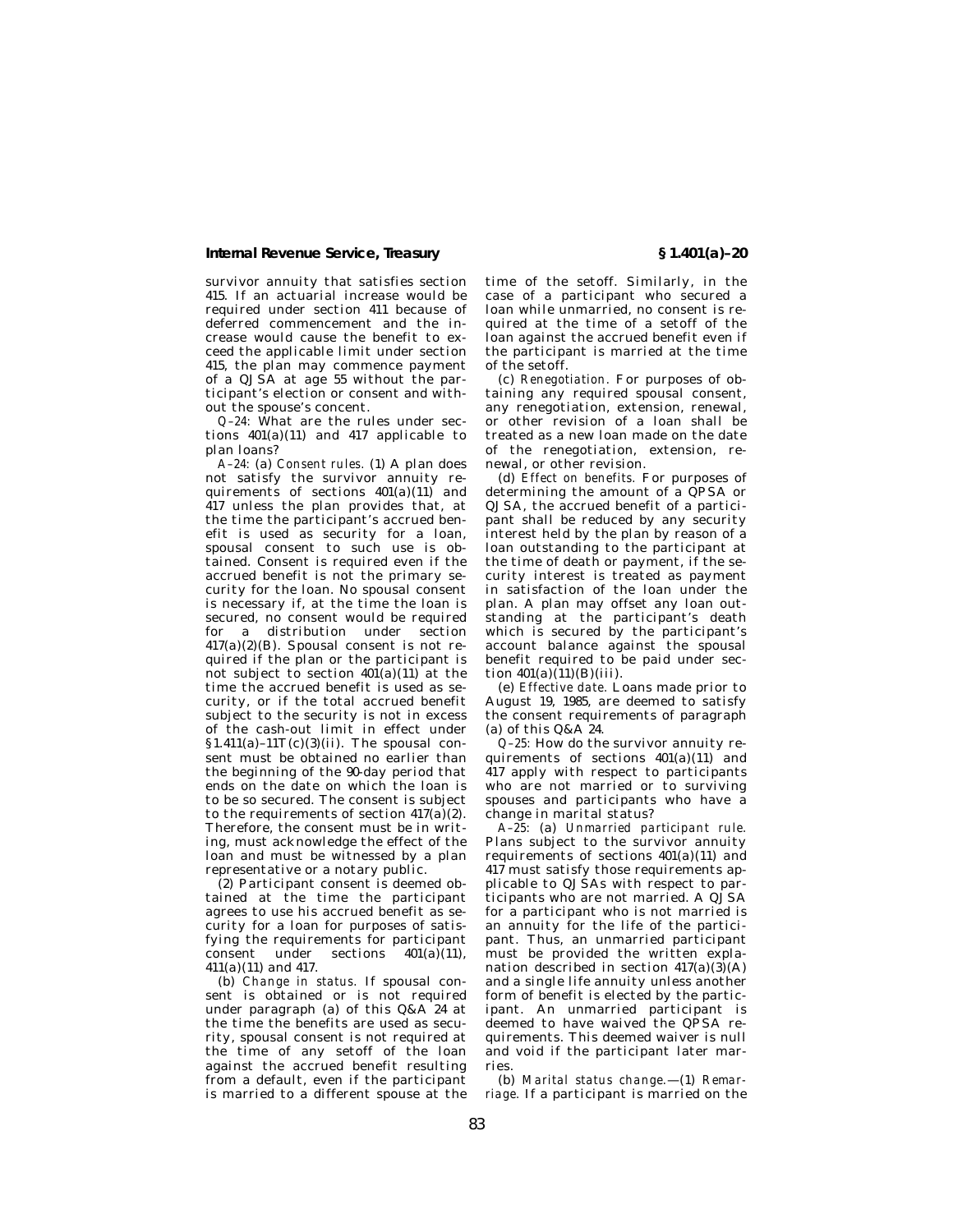date of death, payments to a surviving spouse under a QPSA or QJSA must continue even if the surviving spouse remarries.

(2) *One-year rule.* (i) A plan is not required to treat a participant as married unless the participant and the participant's spouse have been married throughout the one-year period ending on the earlier of (A) the participant's annuity starting date or (B) the date of the participant's death. Nevertheless, for purposes of the preceding sentence, a participant and the participant's spouse must be treated as married throughout the one-year period ending on the participant's annuity starting date even though they are married to each other for less than one year before the annuity starting date if they remain married to each other for at least one year. See section 417(d)(2). If a plan adopts the one-year rule provided in section 417(d), the plan must treat the participant and spouse who are married on the annuity starting date as married and must provide benefits which are to commence on the annuity starting date in the form of a QJSA unless the participant (with spousal consent) elects another form of benefit. The plan is not required to provide the participant with a new or retroactive election or the spouse with a new consent when the one-year period is satisfied. If the participant and the spouse do not remain married for at least one year, the plan may treat the participant as having not been married on the annuity starting date. In such event, the plan may provide that the spouse loses any survivor benefit right; further, no retroactive correction of the amount paid the participant is required.

(ii) *Example.* Plan X provides that participants who are married on the annuity starting date for less than one year are treated as unmarried participants. Plan X provides benefits in the form of a QJSA or an optional single sum distribution. Participant A was married 6 months prior to the annuity starting date. Plan X must treat A as married and must commence payments to A in the form of a QJSA unless another form of benefit is elected by A with spousal consent. If a QJSA is paid and A is divorced from his spouse S, within the first year of the marriage, S will no longer have any survivor rights under the annuity (unless a QDRO provides otherwise). If A continues to be married to S, and A dies within the one-year period, Plan X may treat

**§ 1.401(a)–20 26 CFR Ch. I (4–1–99 Edition)**

A as unmarried and forfeit the OJSA benefit payable to S.

(3) *Divorce.* If a participant divorces his spouse prior to the annuity starting date, any elections made while the participant was married to his former spouse remain valid, unless otherwise provided in a QDRO, or unless the participant changes them or is remarried. If a participant dies after the annuity starting date, the spouse to whom the participant was married on the annuity starting date is entitled to the QJSA protection under the plan. The spouse is entitled to this protection (unless waived and consented to by such spouse) even if the participant and spouse are not married on the date of the participant's death, except as provided in a QDRO.

*Q–26:* In the case of a defined contribution plan not subject to section 412, does the requirement that a participant's nonforfeitable accrued benefit be payable in full to a surviving spouse apply to a spouse who has been married to the participant for less than one year?

*A–26:* A plan may provide that a spouse who has not been married to a participant throughout the one-year period ending on the earlier of (a) the participant's annuity starting date or (b) the date of the participant's death is not treated as a surviving spouse and is not required to receive the participant's account balance. The special exception described in section 417(d)(2) and Q&A 25 of this section does not apply.

*Q–27:* Are there circumstances when spousal consent to a participant's election to waive the QJSA or the QPSA is not required?

*A–27:* Yes. If it is established to the satisfaction of a plan representative that there is no spouse or that the spouse cannot be located, spousal consent to waive the QJSA or the QPSA is not required. If the spouse is legally incompetnent to give consent, the spouse's legal guardian, even if the guardian is the participant, may give consent. Also, if the participant is legally separated or the participant has been abandoned (within the meaning of local law) and the participant has a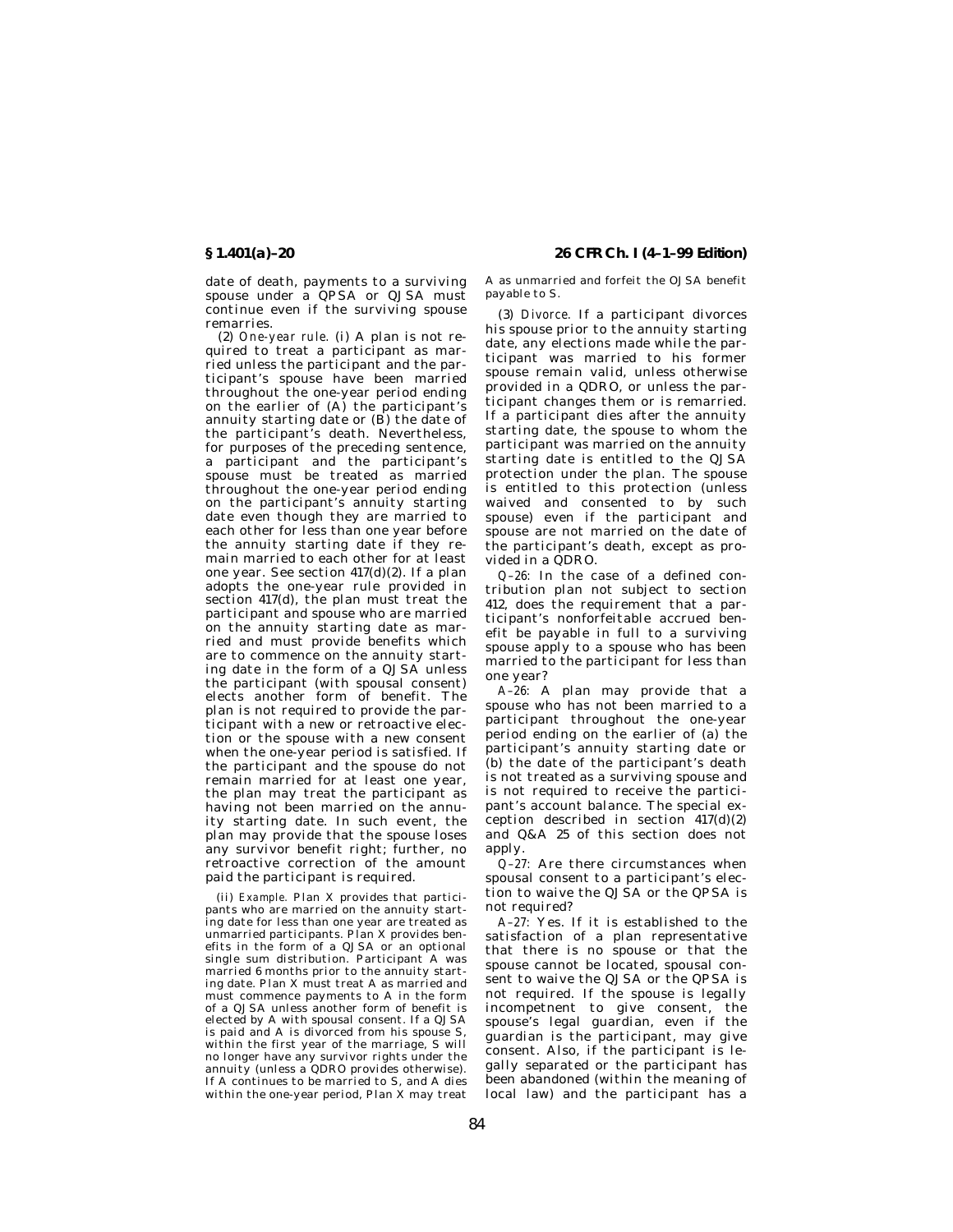court order to such effect, spousal consent is not required unless a QDRO provides otherwise. Similar rules apply to a plan subject to the requirements of section  $401(a)(11)(B)(iii)(I)$ .

*Q–28:* Does consent contained in an antenuptial agreement or similar contract entered into prior to marriage satisfy the consent requirements of sections  $401(a)(11)$  and  $417?$ 

*A–28:* No. An agreement entered into prior to marriage does not satisfy the applicable consent requirements, even if the agreement is executed within the applicable election period.

*Q–29:* If a participant's spouse consents under section  $417(a)(2)(A)$  to the participant's waiver of a survivor annuity form of benefit, is a subsequent spouse of the same participant bound by the consent?

*A–29:* No. A consent under section  $417(a)(2)(A)$  by one spouse is binding only with respect to the consenting spouse. See Q&A–24 of this section for an exception in the case of plan benefits securing plan loans.

*Q–30:* Does the spousal consent requirement of section  $417(a)(2)(A)$  require that a spouse's consent be revocable?

*A–30:* No. A plan may preclude a spouse from revoking consent once it has been given. Alternatively, a plan may also permit a spouse to revoke a consent after it has been given, and thereby to render ineffective the participant's prior election not to receive a QPSA or QJSA. A participant must always be allowed to change his election during the applicable election period. Spousal consent is required in such cases to the extent provided in Q&A 31, except that spousal consent is never required for a QJSA or QPSA.

*Q–31:* What rules govern a participant's waiver of a QPSA or QJSA under  $\text{section } 417(a)(2)?$ 

*A–31:* (a) *Specific beneficiary.* Both the participant's waivers of a QPSA and QJSA and the spouse's consents thereto must state the specific nonspouse beneficiary (including any class of beneficiaries or any contingent beneficiaries) who will receive the benefit. Thus, for example, if spouse B consents to participant A's election to waive a QPSA, and to have any benefits payable upon A's death before the annuity

starting date paid to A's children, A may not subsequently change beneficiaries without the consent of B (except if the change is back to a QPSA). If the designated beneficiary is a trust, A's spouse need only consent to the designation of the trust and need not consent to the designation of trust beneficiaries or any changes of trust beneficiaries.

(b) *Optional form of benefit*—(1) *QJSA*. Both the participant's waiver of a QJSA (and any required spouse's consent thereto) must specify the particular optional form of benefit. The participant who has waived a QJSA with the spouse's consent in favor of another form of benefit may not subsequently change the optional form of benefit without obtaining the spouse's consent (except back to a QJSA). Of course, the participant may change the form of benefit if the plan so provides after the spouse's death or a divorce (other than as provided in a QDRO). A participant's waiver of a QJSA (and any required spouse's consent thereto) made prior to the first plan year beginning after December 31, 1986, is not required to specify the optional form of benefit.

(2) *QPSA*. A participant's waiver of a QPSA and the spouse's consent thereto are not required to specify the optional form of any preretirement benefit. Thus, a participant who waives the QPSA with spousal consent may subsequently change the form of the preretirement benefit, but not the nonspouse beneficiary, without obtaining the spouse's consent.

(3) *Change in form*. After the participant's death, a beneficiary may change the optional form of survivor benefit as permitted by the plan.

(c) *General consent*. In lieu of satisfying paragraphs (a) and (b) of this  $Q&A$  31, a plan may permit a spouse to execute a general consent that satisfies the requirements of this paragraph (c). A general consent permits the participant to waive a QPSA or QJSA, and change the designated beneficary or the optional form of benefit payment without any requirement of further consent by such spouse. No general consent is valid unless the general consent acknowledges that the spouse has the right to limit consent to a specific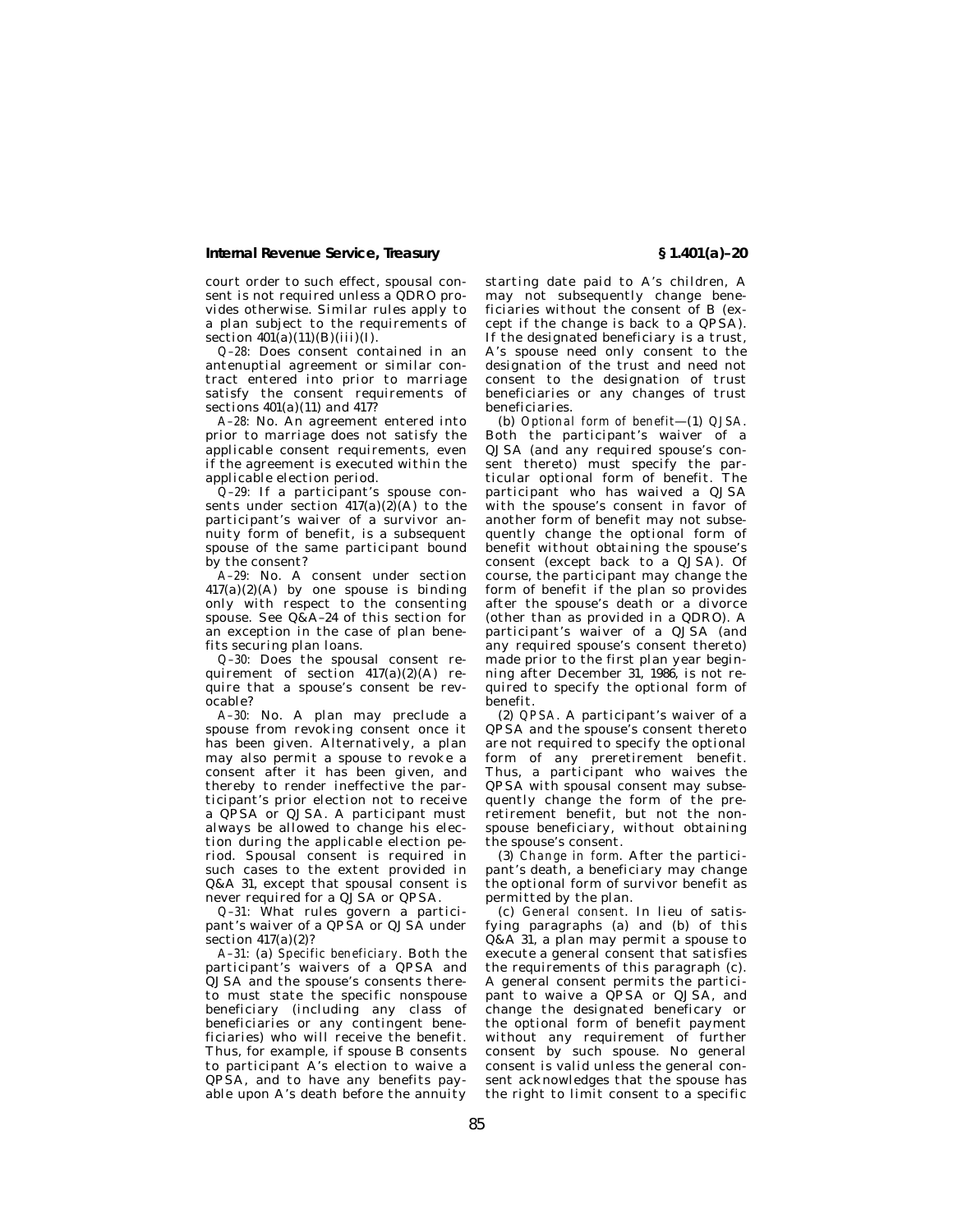beneficiary and a specific optional form of benefit, where applicable, and that the spouse voluntarily elects to relinquish both of such rights. Notwithstanding the previous sentence, a spouse may execute a general consent that is limited to certain beneficiaries or forms of benefit payment. In such case, paragraphs (a) and (b) of this Q&A 31 shall apply to the extent that the limited general consent is not applicable and this paragraph (c) shall apply to the extent that the limited general consent is applicable. A general consent, including a limited general consent, is not effective unless it is made during the applicable election period. A general consent executed prior to October 22, 1986 does not have to satisfy the specificity requirements of this Q&A 31.

*Q–32:* What rules govern a participant's waiver of the spousal benefit under section  $401(a)(11)(B)$ ?

*A–32:* (a) *Application*. In the case of a defined contribution plan that is not subject to the survivor annuity requirements of sections  $401(a)(11)$  and 417, a participant may waive the spousal benefit of section 401(a)(11)(B)(iii) if the conditions of paragraph (b) are satisfied. In general, a spousal benefit is the nonforfeitable account balance on the participant's date of death.

(b) *Conditions*. In general, the same conditions, other than the age 35 requirement, that apply to the participant's waiver of a QPSA and the spouse's consent thereto apply to the participant's waiver of the spousal benefit and the spouse's consent thereto. See Q&A–31. Thus, the participant's waiver of the spousal benefit must state the specific nonspouse beneficiary who will receive such benefit. The waiver is not required to specify the optional form of benefit. The participant may change the optional form of benefit, but not the nonspouse beneficiary, without obtaining the spouse's consent.

*Q–33:* When and in what manner, may a participant waive a spousal benefit or  $a$   $\overline{OPS}$  $A$ ?

*A–33:* (a) *Plans not subject to section 401(a)(11)*. A participant in a plan that is not subject to the survivor annuity requirements of section  $401(a)(11)$  (because of subparagraph (B)(iii) thereof)

**§ 1.401(a)–20 26 CFR Ch. I (4–1–99 Edition)**

may waive the spousal benefit at any time, provided that no such waiver shall be effective unless the spouse has consented to the waiver. The spouse may consent to a waiver of the spousal benefit at any time, even prior to the participant's attaining age 35. No spousal consent is required for a payment to the participant or the use of the accrued benefit as security for a plan loan to the participant.

(b) *Plans subject to section 401(a)(11)*. A participant in a plan subject to the survivor annuity requirements of section 401(a)(11) generally may waive the QPSA benefit (with spousal consent) only on or after the first day of the plan year in which the participant attains age 35. However, a plan may provide for an earlier waiver (with spousal consent), provided that a written explanation of the QPSA is given to the participant and such waiver becomes invalid upon the beginning of the plan year in which the participant's 35th birthday occurs. If there is no new waiver after such date, the participant's spouse must receive the QPSA benefit upon the participant's death.

*Q–34:* Must the written explanations required by section  $417(a)(3)$  be provided to nonvested participants?

*A–34:* Such written explantions must be provided to nonvested participants who are employed by an employer maintaining the plan. Thus, they are not required to be provided to those nonvested participants who are no longer employed by such an employer.

*Q–35:* When must a plan provide the written explanation, required by section  $417(a)(3)(B)$ , of the QPSA to a participant?

*A–35:* (a) *General rule*. A plan must provide the written explanation of the QPSA to a participant within the applicable period. Except as provided in paragraph (b), the applicable period means, with respect to a participant, whichever of the following periods ends last:

(1) The period beginning with the first day of the plan year in which the participant attains age 32 and ending with the close of the plan year preceding the plan year in which the participant attains age 35.

(2) A reasonable period ending after the individual becomes a participant.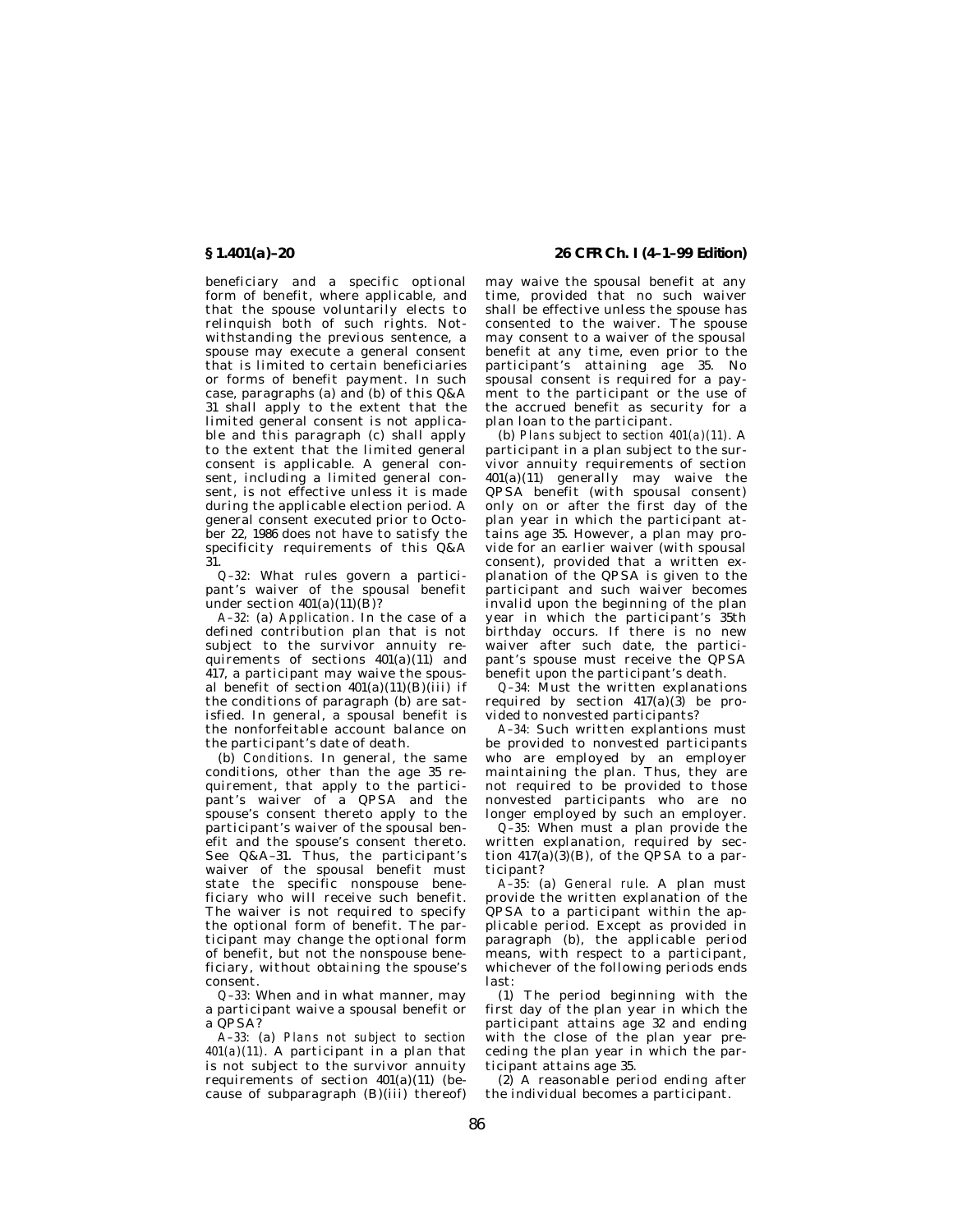(3) A reasonable period ending after the QPSA is no longer fully subsidized.

(4) A reasonable period ending after section  $401(a)(11)$  first applies to the participant. Section  $401(a)(11)$  would first apply when a benefit is transferred from a plan not subject to the survivor annuity requirements of section  $401(a)(11)$  to a plan subject to such section or at the time of an election of an annuity under a defined contribudescribed  $401(a)(11)(B)(iii)$ .

(b) *Pre-35 separations*. In the case of a participant who separates from service before attaining age 35, the applicable period means the period beginning one year before the separation from service and ending one year after such separation. If such a participant returns to service, the plan must also comply with pragraph (a).

(c) *Reasonable period*. For purposes of applying paragraph (a), a reasonable period ending after the enumerated events described in paragraphs (a) (2), (3) and (4) is the end of the one-year period beginning with the date the applicable event occurs. The applicable period for such events begins one year prior to the occurrence of the enumer-.<br>ated events.

(d) *Transition rule*. In the case of an individual who was a participant in the plan on August 23, 1984, and, as of that date had attained age 34, the plan will satisfy the requriement of section 417(a)(3)(B) if it provided the explanation not later than December 31, 1985.

*Q–36:* How do plans satisfy the requirements of providing participants explanations of QPSAs and QJSAs?

*A–36:* Section 417(a)(3) sets forth the requirements for providing plan participants written explanations of QPSAs and QJSAs. The requirement that the terms and conditions of the QJSA or QPSA, as the case may be, be furnished to participants is not satisfied unless the written explanation complies with the requirements set forth in  $$1.401(a)-11(c)(3)$ . Also, for plan years beginning after December 31, 1988, participants must be furnished a general description of the eligibility conditions and other material features of the optional forms of benefit and sufficient additional information to explain the relative values of the optional forms of benefit available under the plan (*e.g.*, the extent to which optional forms are subsidized relative to the normal form of benefit or the interest rates used to calculate the optional forms).

*Q–37:* What are the consequences of fully subsidizing the cost of either a QJSA or a QPSA in accordance with  $section 417(a)(5)?$ 

*A–37:* If a plan fully subsidizes a QJSA or QPSA in accordance with section  $417(a)(5)$  and does not allow a participant to waive such QJSA or QPSA or to select a nonspouse beneficiary, the plan is not required to provide the written explanation required by section  $417(a)(3)$ . However, if the plan offers an election to waive the benefit or designate a beneficiary, it must satisfy the election, consent, and notice requirements of section 417(a) (1), (2), and (3), with respect to such subsidized QJSA or QPSA, in accordance with section  $417(a)(5)$ .

*Q–38:* What is a fully subsidized benefit?

*A–38:* (a) *QJSA*—(1) *General rule*. A fully subsidized QJSA is one under which no increase in cost to, or decrease in actual amounts received by, the participant may result from the participant's failure to elect another form of benefit.

(2) *Examples*.

*Example (1). If a plan provides a joint and survivor annuity and a single sum option, the plan does not fully subsidize the joint and survivor annuity, regardless of the actuarial value of the joint and survivor annuity because, in the event of the participant's early death, the participant would have received less under the annuity than he would have received under the single sum option.*

*Example (2). If a plan provides for a life annuity of \$100 per month and a joint and 100% survivor benefit of \$99 per month, the plan does not fully subsidize the joint and survivor benefit.*

(b) *QPSA*. A QPSA is fully subsidized if the amount of the participant's benefit is not reduced because of the QPSA coverage and if no charge to the participant under the plan is made for the coverage. Thus, a QPSA is fully subsidized in a defined contribution plan.

*Q–39:* When do the survivor annuity requirements of sections 401(a)(11) and 417 apply to plans?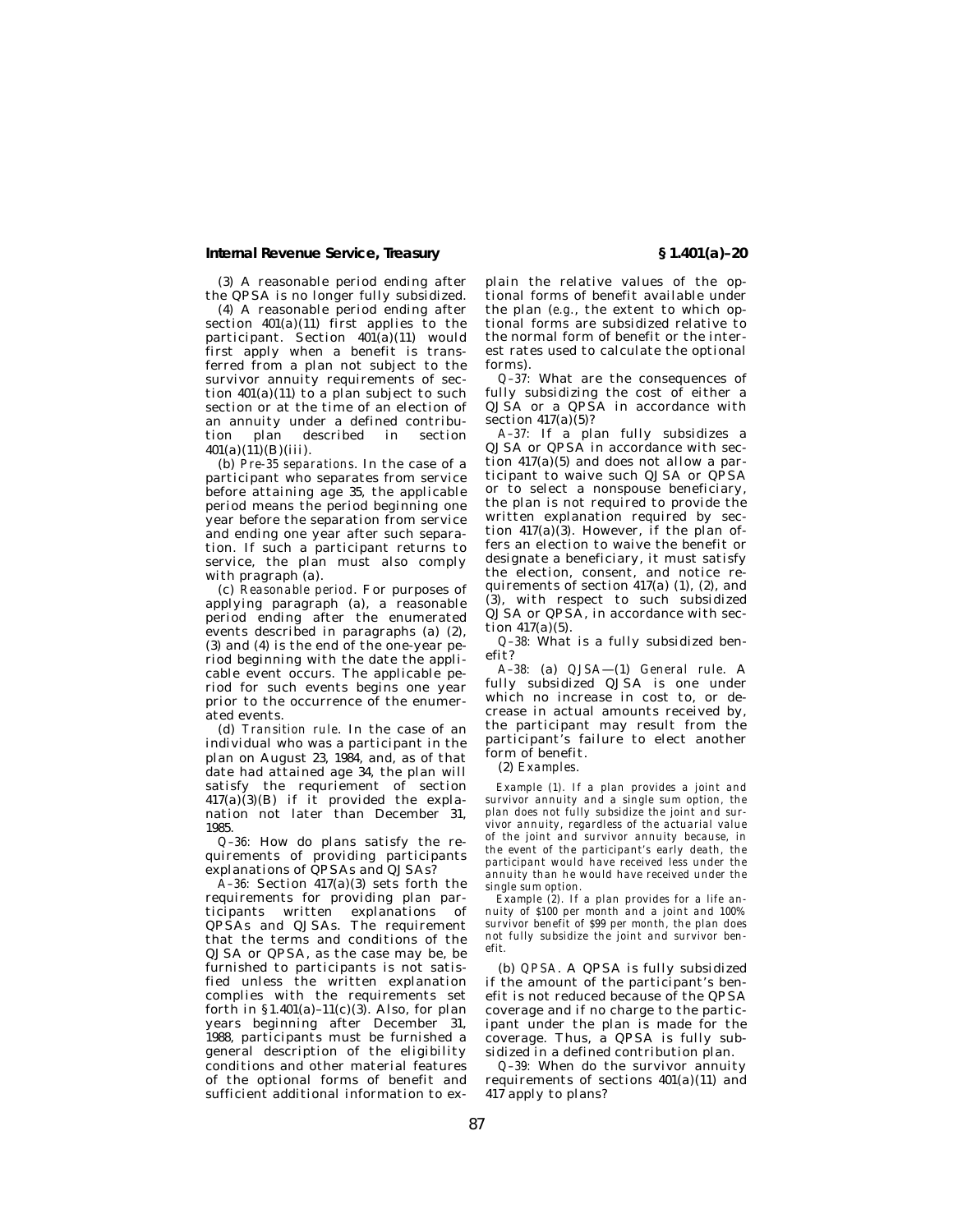*A–39:* Sections 401(a)(11) and 417 generally apply to plan years beginning after December 31, 1984. Sections 302 and 303 of REA 1984 provide specific effective dates and transitional rules under which the QJSA or QPSA (or pre-REA 1984 section  $401(a)(11)$  requirements may be applicable to particular plans or with respect to benefits provided to (as amended by REA 1984) particular participants. In general, the section  $401(a)(11)$  (as amended by REA 1984) survivor annuity requirements do not apply with respect to a participant who does not have at least one hour of service or one hour of paid leave under the plan after August 22, 1984.

*Q–40:* Are there special effective dates for plans maintained pursuant to collective bargaining agreements?

*A–40:* Yes. Section 302(b) of REA 1984 as amended by section 1898(g) of the Tax Reform Act of 1986 provides a special deferred effective date for such plans. Whether a plan is described in section 302(b) of REA 1984 is determined under the principles applied under section 1017(c) of the Employee Retirement Income Security Act of 1974. See H.R. Rep. No. 1280, 93d Cong., 2d Sess. 266 (1974). In addition, a plan will not be treated as maintained under a collective bargaining agreement unless the employee representatives satisfy section 7701(a)(46) of the Internal Revenue Code after March 31, 1984. See § 301.7701–17T for other requirements for a plan to be considered to be collectively bargained. Nothing in section 302(b) of REA 1984 denies a participant or spouse the rights set forth in sections  $303(c)(2)$ ,  $303(c)(3)$ ,  $303(e)(1)$ , and 303(e)(2) of REA 1984.

*Q–41:* What is one hour of service or paid leave under the plan for purposes of the transition rules in section 303 of REA 1984?

*A–41:* One hour of service or paid leave under the plan is one hour of service or paid leave recognized or required to be recognized under the plan for any purpose, *e.g.*, participation, vesting percentage, or benefit accrual purposes. For plans that do not compute hours of service, one hour of service or paid leave means any service or paid leave recognized or required to be recognized under the plan for any purpose.

# **§ 1.401(a)–20 26 CFR Ch. I (4–1–99 Edition)**

*Q–42:* Must a plan be amended to provide for the QPSA required by section 303(c)(2) of REA 1984, or for the survivor annuities required by section 303(e) of REA 1984?

*A–42:* A plan will not fail to satisfy the qualification requirements of section 401(a) or 403(a) merely because it is not amended to provide the QPSA required by section  $303(c)(2)$  or the survivor annuities required by section 303(e). The plan must, however, satisfy those requirements in operation.

*Q–43:* Is a participant's election, or a spouse's consent to an election, with respect to a QPSA, made before August 23, 1984, valid?

*A–43:* No.

*Q–44:* Is spousal consent required for certain survivor annuity elections made by the participant after December 31, 1984, and before the first plan year to which new sections  $401(a)(11)$ and 417 apply?

*A–44:* Yes. Section 303(c)(3) of REA 1984 provides that any election not to take a QJSA made after December 31, 1984, and before the date sections  $401(a)(11)$  and  $417$  apply to the plan by a participant who has 1 hour of service or leave under the plan after August 23, 1984, is not effective unless the spousal consent requirements of section 417 are met with respect to such election. Unless the participant's annuity starting date occurred before January 1, 1985, the spousal consent required by section  $417$  (a)(2) and (e) must be obtained even though the participant elected the benefit prior to January 1, 1985. The plan is not required to be amended to comply with section  $303(c)(3)$  of REA 1984, but the plan must satisfy this requirement in operation.

*Q–45:* Are there special rules for certain participants who separated from service prior to August 23, 1984?

*A–45:* Yes. Section 303(e) of REA 1984 provides special rules for certain participants who separated from service before August 23, 1984. Section 303(e)(1), which applies only to plans subject to section  $401(a)(11)$  of the Code (as in effect on August 22, 1984), provides that participants whose annuity starting date did not occur before August 24, 1984, and who had one hour of service on or after September 2, 1974, but not